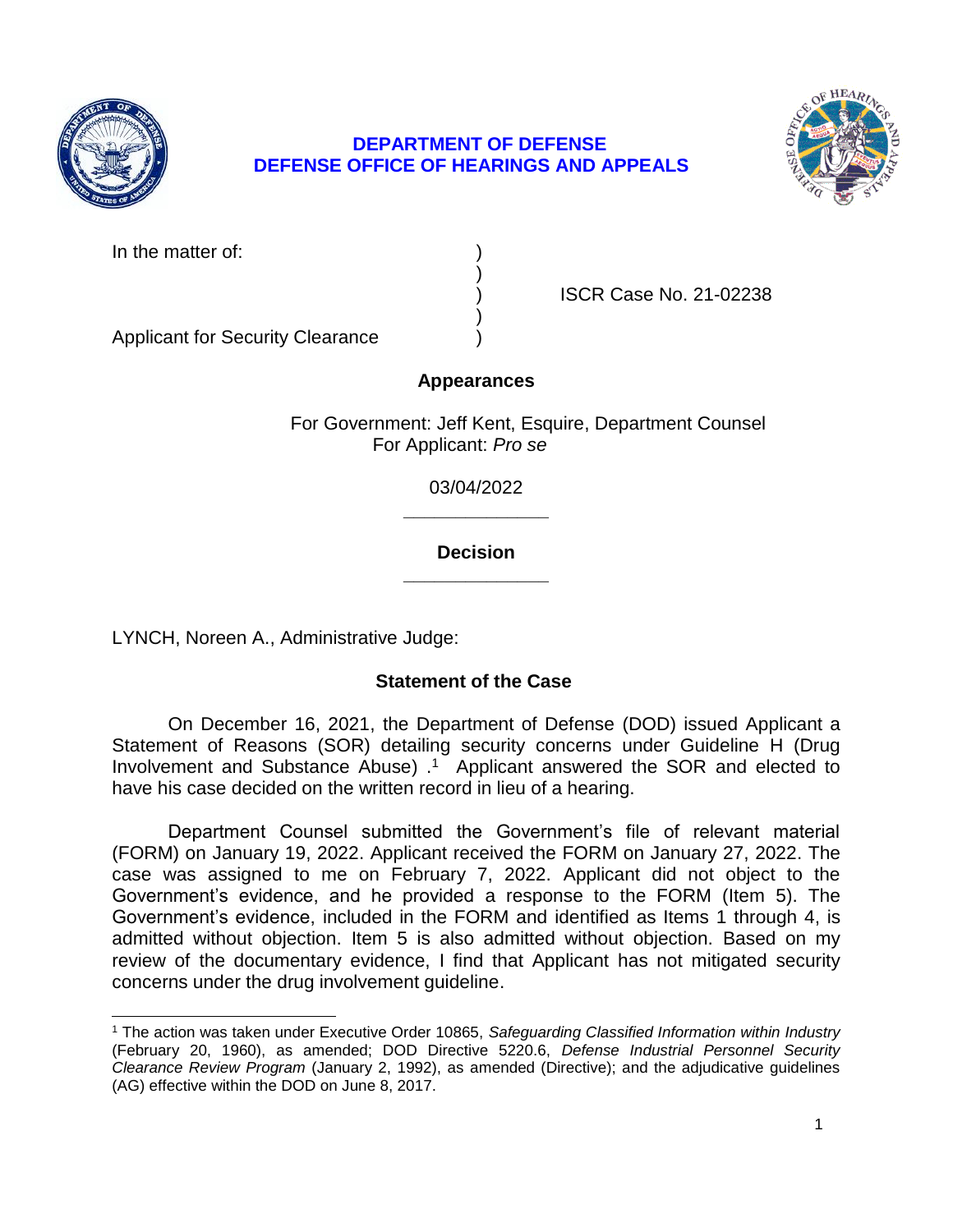### **Findings of Fact**

 Applicant is 41 years old. He is single and has no children. He has not served in the U.S. military. He obtained his undergraduate degree in 2007. Applicant completed two contracts as a command director for a government agency. He is being sponsored for a federal contract position, and this is his first security clearance application (SCA). (Item 3)

 The SOR (Item 1) alleged under Guideline H that Applicant used cocaine with varying frequency from about November 1994 to about January 2021 (1.a); used marijuana with varying frequency from about August 1993 to about March 2020 (1.b); used prescription medication Xanax, which was not prescribed to him, with varying frequency from about 2005 to about 2013 (1.c;); used Adderall, which was not prescribed to him, from about 2005 to about 2013; (1.d); Vicodin, which was not prescribed to him, in about November 2014.(1.e) In his Answer, Applicant admitted to the SOR allegations with explanations and clarifications on his drug usage. (Item 2)

 Applicant completed his SCA on January 26, 2021. (Item 3) He disclosed that his use of any of the illegal drugs or medications did not affect his reliability, trustworthiness, or compliance with rules and regulations. He stated that he could have just lied on the SCA and never listed any illegal use. He also understood that it "was not entirely illegal" and he made poor decisions. He wants to learn from his poor decisions and move forward. (Item 2)

 Applicant noted in his Answer that in one state marijuana was legal and noted that his listed usage of illegal drugs may be greater than his actual usage. He added that he does not go looking for controlled substances, "but there were times when he did not say "No. when drugs were offered." (Item 2) He also talked about peer pressure in terms of socialization. He now knows that it is not good for him and he will not use again. He, however, did not relate any of his illegal drug usage to any federal employers. (Item 2)

 In Applicant's DOHA interrogatories, he stated that he knows the use of use of drugs is illegal under Federal law. He knows "most companies" follow the Federal law. (Item 4) He again stated that he has not reported his drug use to his prospective Federal employer, but he would if asked to do so. (Item 4) He signed a Letter of Intent and stated that he would avoid those people who used drugs.

 During his February 12, 2021 subject interview, Applicant provided details regarding his varying use of illegal drugs and substances since 1993. He used with decided to use marijuana. He acknowledged the use of marijuana from 1994 to 2014, and the use of Vicodin, Adderall, and Xanax. He admitted the cocaine use from 1994 to 2021. In 2021, he stated he used illegal drugs because it was New Year's Eve. (Item 4) friends in social settings because it was the thing to do. In 2020, he visited his sister and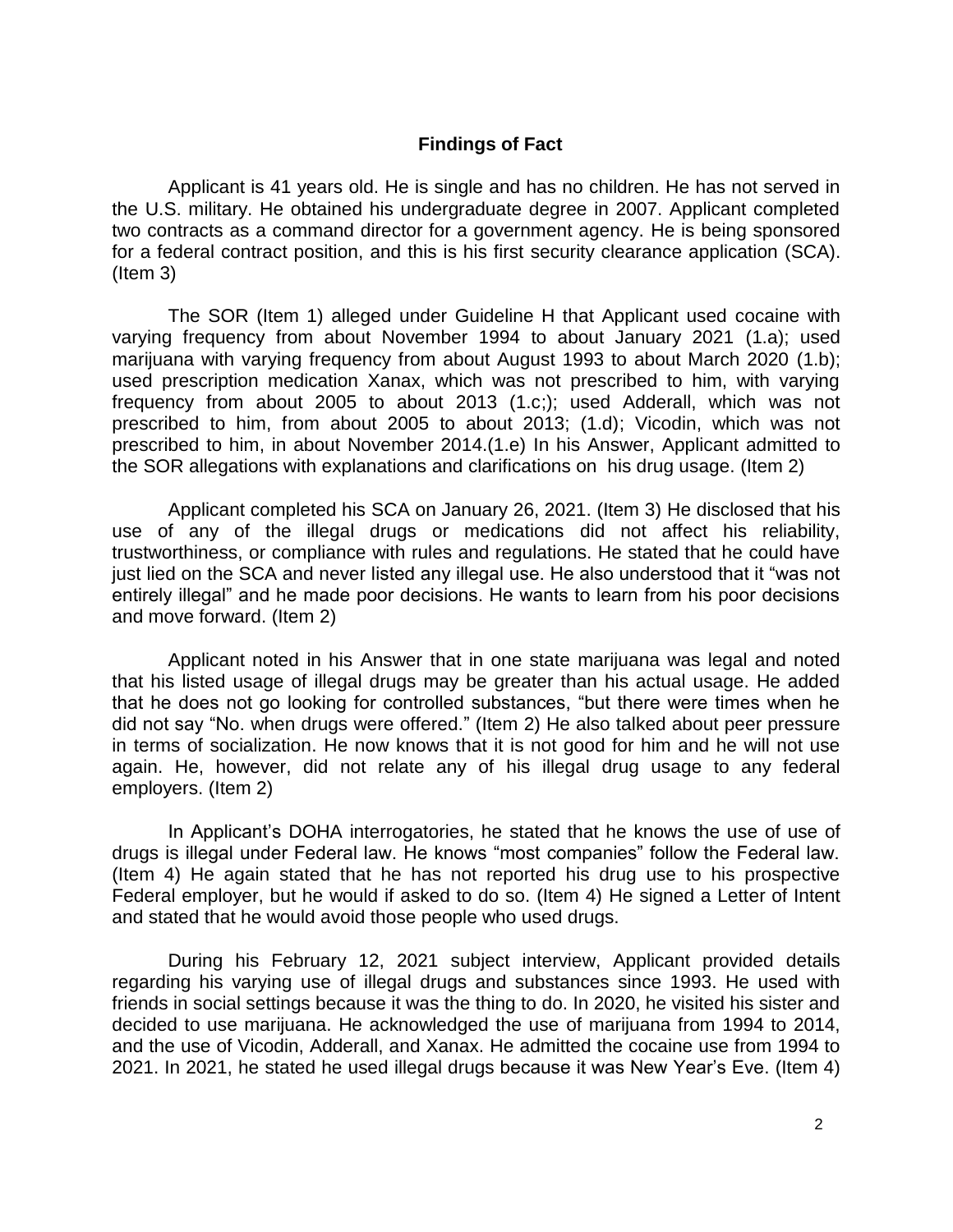He insisted that he never had a drug problem. "He partied, but did believe he was addicted to drugs." He insisted that he never needed counseling.

 from former employers who all noted that Applicant was a leader, was masterfully trained and had a reputation for excellence. (Item 5) In his response to the FORM, Applicant submitted four letters of recommendation

#### **Policies**

 administrative judge must consider the adjudicative guidelines. In addition to brief introductory explanations for each guideline, the adjudicative guidelines list potentially disqualifying conditions and mitigating conditions, which are used in evaluating an When evaluating an applicant's suitability for a security clearance, the applicant's eligibility for access to classified information.

 These guidelines are not inflexible rules of law. Recognizing the complexities of human behavior, these guidelines are applied in conjunction with the factors listed in the adjudicative process. The administrative judge's overarching adjudicative goal is a fair, impartial, and commonsense decision. According to AG ¶ 2(c), the entire process is a conscientious scrutiny of a number of variables known as the "whole-person concept." The administrative judge must consider all available, reliable information about the person, past and present, favorable and unfavorable, in making a decision.

The protection of the national security is the paramount consideration. AG  $\P$  2(b) classified information will be resolved in favor of national security." In reaching this decision, I have drawn only those conclusions that are reasonable, logical, and based requires that "[a]ny doubt concerning personnel being considered for access to on the evidence contained in the record.

 Under Directive ¶ E3.1.14, the Government must present evidence to establish controverted facts alleged in the SOR. Under Directive ¶ E3.1.15, an "applicant is responsible for presenting witnesses and other evidence to rebut, explain, extenuate, or mitigate facts admitted by applicant or proven by Department Counsel and has the ultimate burden of persuasion to obtain a favorable security decision."

 A person who seeks access to classified information enters into a fiduciary relationship with the Government predicated upon trust and confidence. This relationship transcends normal duty hours. The Government reposes a high degree of trust and confidence in those granted access to classified information. Decisions inadvertently fail to safeguard such information. Decisions shall be in terms of the national interest and do not question the loyalty of an applicant. include, by necessity, consideration of the possible risk the applicant may deliberately or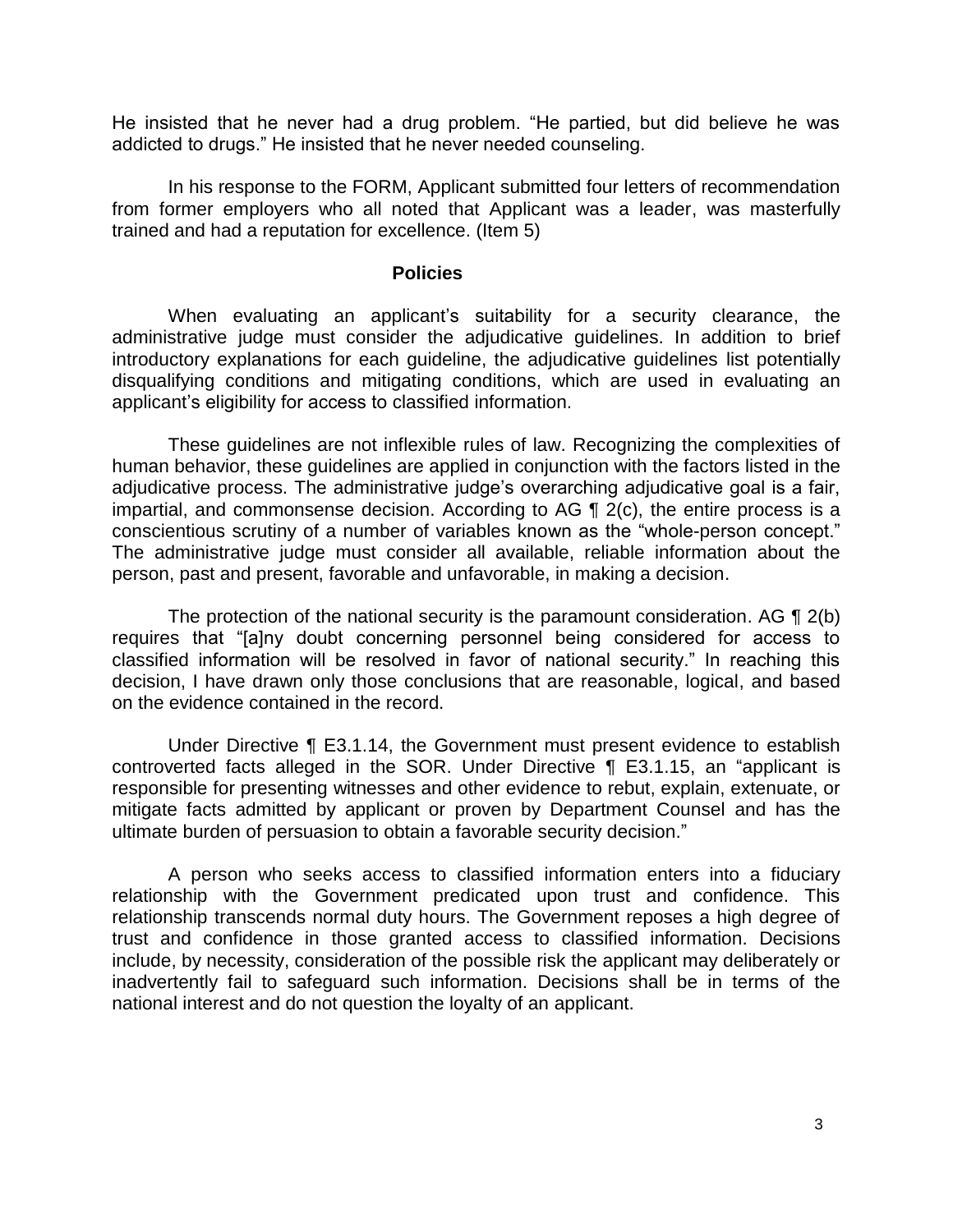### **Analysis**

#### **Guideline H, Drug Involvement and Substance Misuse**

 The security concern for this guideline is set forth in AG ¶ 24, where it is noted that the illegal use of a controlled substance, and the use of other substances that can cause physical or mental impairment or are used in a manner inconsistent with their intended purpose, can raise questions about an individual's reliability and trustworthiness. This is because such behavior may lead to physical or psychological impairment and because it raises questions about a person's ability or willingness to comply with laws, rules, and regulations.

 alleged in the SOR. The record also establishes that Applicant used illegal drugs after being employed with a Federal contractor. Applicant's use of marijuana after he knew that his position with a federal contactor required him to refrain from drugs shows a disregard for rules and regulations. Applicant's history of substance abuse outweighs the mitigating value of his intent to abstain from drug use. His use goes back to 1993. He has a long track record of substance abuse. This is sufficient to raise AG  $\P$  25(a): any substance misuse, AG ¶ 25(c) illegal possession of a controlled substance, including … or sale; AG ¶ 25(g) expressed intent to continue drug involvement and substance misuse, or failure to clearly and convincingly commit to discontinue such security concerns under Guideline H. Therefore, the burden shifts to Applicant to Applicant's admissions establish that he used marijuana and other drugs as misuse. The Government's substantial evidence and Applicant's admissions raise produce evidence to rebut, explain, extenuate, or mitigate related security concerns.

 Under Guideline H, conditions that could mitigate security concerns arising from drug involvement and substance misuse are enumerated. The following mitigating conditions under AG ¶ 26 potentially apply to Applicant's case:

(a) the behavior happened so long ago, was so infrequent, or happened under such circumstances that it is unlikely to recur or does not cast doubt on the individual's current reliability, trustworthiness, or good judgment; and

(b) the individual acknowledges his or her drug involvement and substance misuse, provides evidence of actions to overcome this problem, and has established a pattern of abstinence, including but not limited to: (1) disassociation from drug-using associates and contacts; (2) changing or avoiding the environment where drugs were used; and (3) providing a signed statement of intent to abstain from all drug involvement and substance misuse, acknowledging that any future involvement or misuse is grounds for revocation of national security eligibility.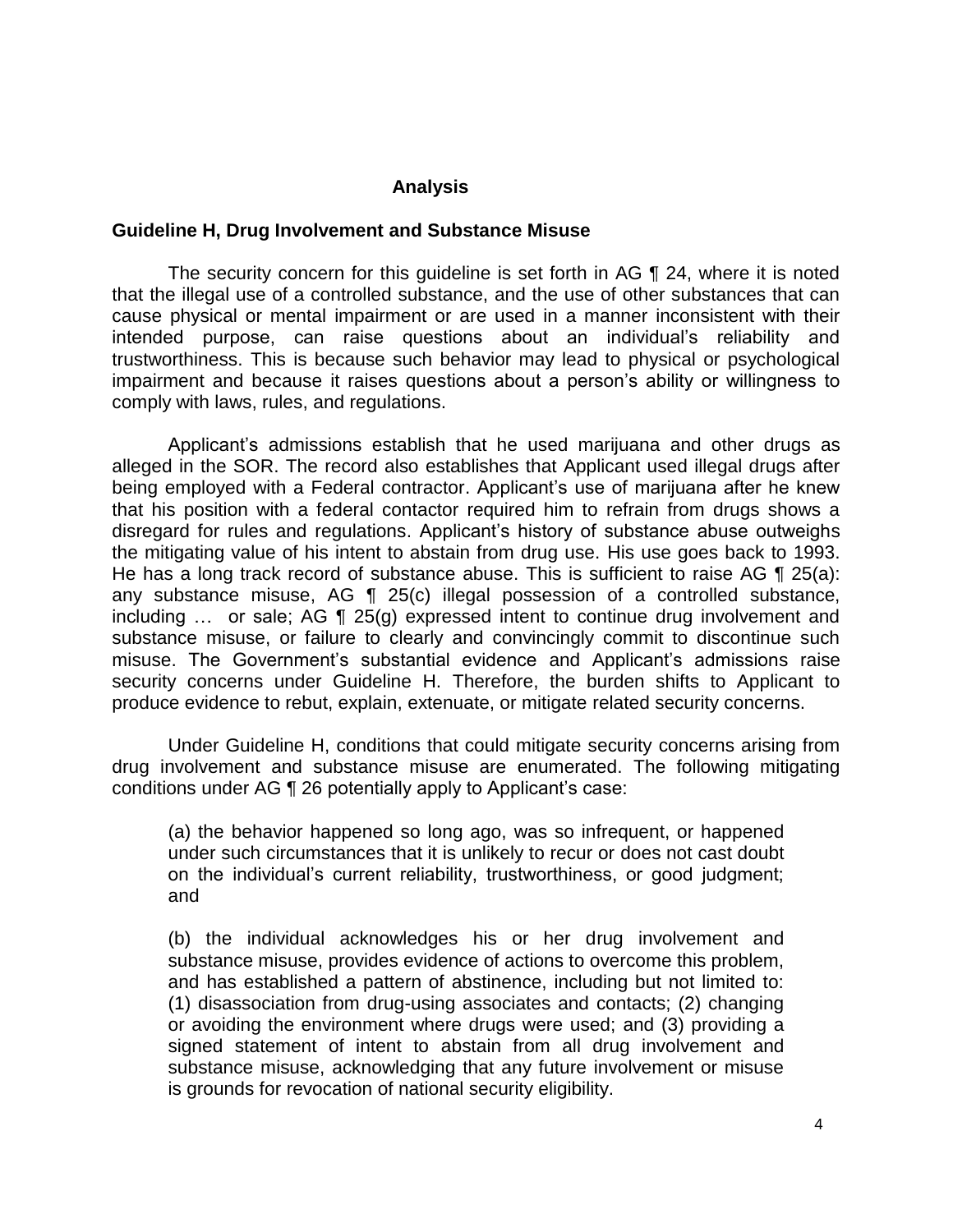Applicant's last use of marijuana, an illegal substance, took place in 2020. He has known that the drug was not legal. Applicant still engaged in illegal behavior and has not yet demonstrated the good judgment or character required for a security clearance. He does regret his poor choices, but it is not yet clear that he has a track record of not succumbing to the peer pressure and engaging in illegal activity. He ultimately signed a Statement of Intent but his history of substance abuse outweighs the mitigating value of his Statement of Intent to abstain from drug use. This casts doubt about his judgment and reliability. I find that none of the mitigating conditions apply.

### **Whole-Person Concept**

 Under the whole-person concept, one must evaluate security clearance eligibility by considering the totality of the applicant's conduct and all relevant circumstances. Consideration shall be given to the nine adjudicative process factors listed at AG ¶ 2(d). The final determination must be an overall commonsense judgment based on careful consideration of the guidelines and the whole-person concept.

 I considered the potentially disqualifying and mitigating conditions in light of all the facts and circumstances surrounding this case, and conducted a whole-person analysis based on the record.

 I have doubts as to Applicant's trustworthiness, judgment, and reliability. Any doubts must be resolved in favor of the Government. Under these circumstances, I find Applicant has not mitigated the security concerns raised under drug involvement and substance misuse. Clearance is denied.

### **Formal Findings**

 Formal findings for or against Applicant on the allegations set forth in the SOR, as required by section E3.1.25 of Enclosure 3 of the Directive, are:

Paragraph 1, Guideline H: AGAINST APPLICANT

Subparagraphs 1.a-1.e: Against Applicant